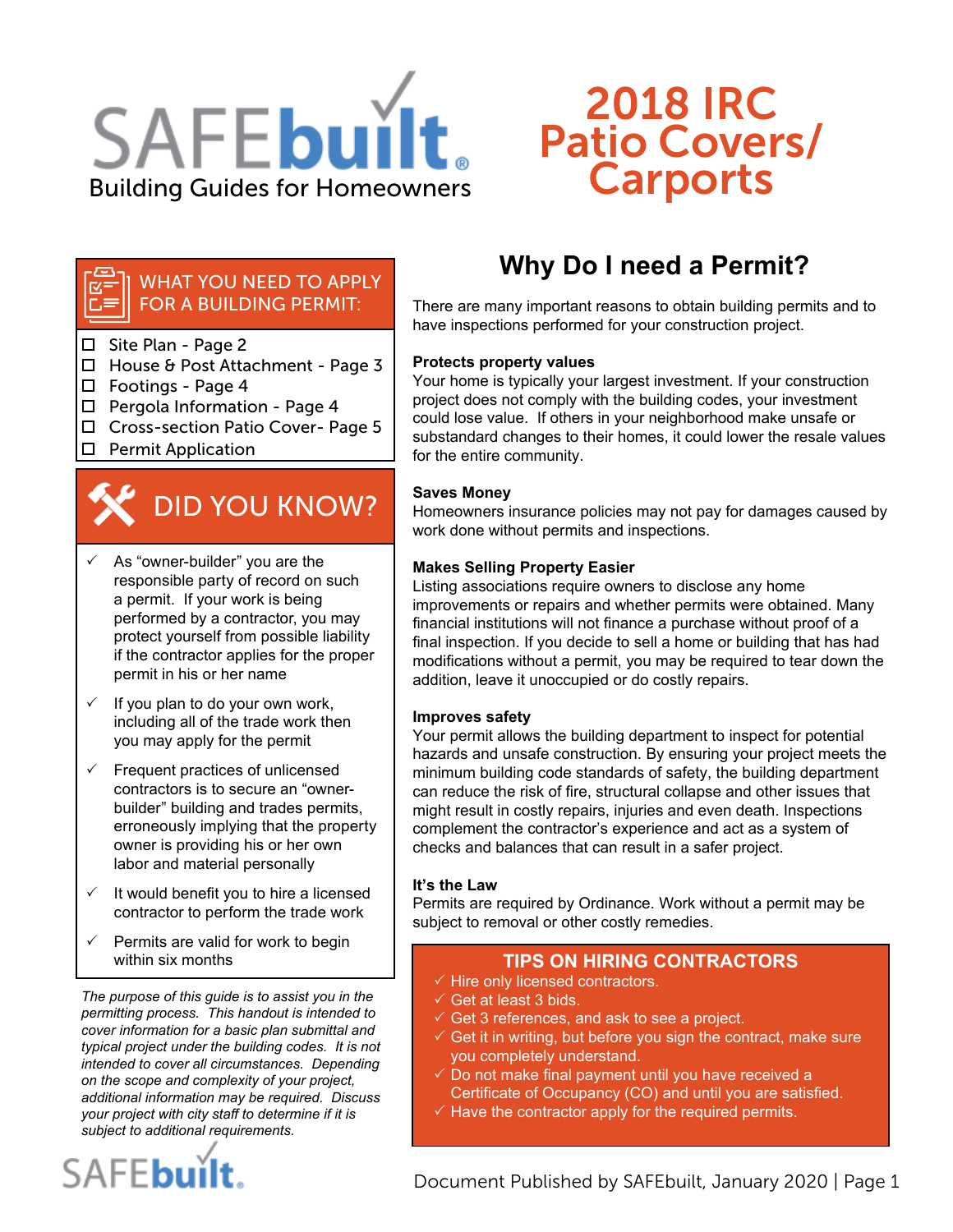# **WHAT IS A SITE PLAN?**

A site plan is a detailed drawing of your property, also known as a survey of your land. These are usually drawn by a land surveyor. The site plan will show the dimensions of your project and its relationship to existing setbacks, easements, utilities, other structures on the property, and distance to your property lines. If your project will require moving any utilities (gas, water, sewer/septic, electric, etc.), show where those utilities will be relocated.

## **What is REQUIRED for a Permit?**

### □ Provide copies of the SITE PLAN

### **Notes:**

- 1. Structures shall not be permitted to be built over setback lines, easements, or property lines. Check with your local zoning department for any location or size restrictions.
- 2. A survey from a registered land surveyor will be required if your project is located in a protected area.
- 3. An as-built survey is required if the structure is proposed within 12 inches of a required minimum setback.
- 4. If your property is on a slope, you may be required to install silt fence to keep the dirt on your property.
- 5. If you are on a septic tank, you will be required to have approval from the county health department prior to issuance of a permit.
- 6. If you do not know the location of your utilities, contact the Utility Notification Center. Remember to ask them about the cost of this service.



# **Construction Details**

### **What is REQUIRED for a Permit?**

- □ Provide copies of a CONSTRUCTION PLAN (crosssectional drawing showing):
	- Footing dimensions
	- Column dimensions
	- Attachment details
	- Spans of rafters & beams—roof pitch/details, and dimensions of all material

### **NOTES:**

- 1. All lumber in contact with the ground or concrete shall be treated or rated for this use.
- 2. All connectors shall use nails for attachment
- 3. All screws or nails shall be hot dipped galvanized or stainless steel, and nails shall be ring-shanked or annular grooved
- 4. Patio Covers are limited to 12' in height maximum.
- 5. Conditions which do not meet these details may require a more detailed plan submission, up to and including engineer-stamped plans.
- 6. Patio Covers/Carports shall be constructed in accordance with the International Residential Code

### **HOW DO I SCHEDULE A REQUIRED INSPECTION?**

Please call the inspection line listed on your permit card and leave all information requested in the message.

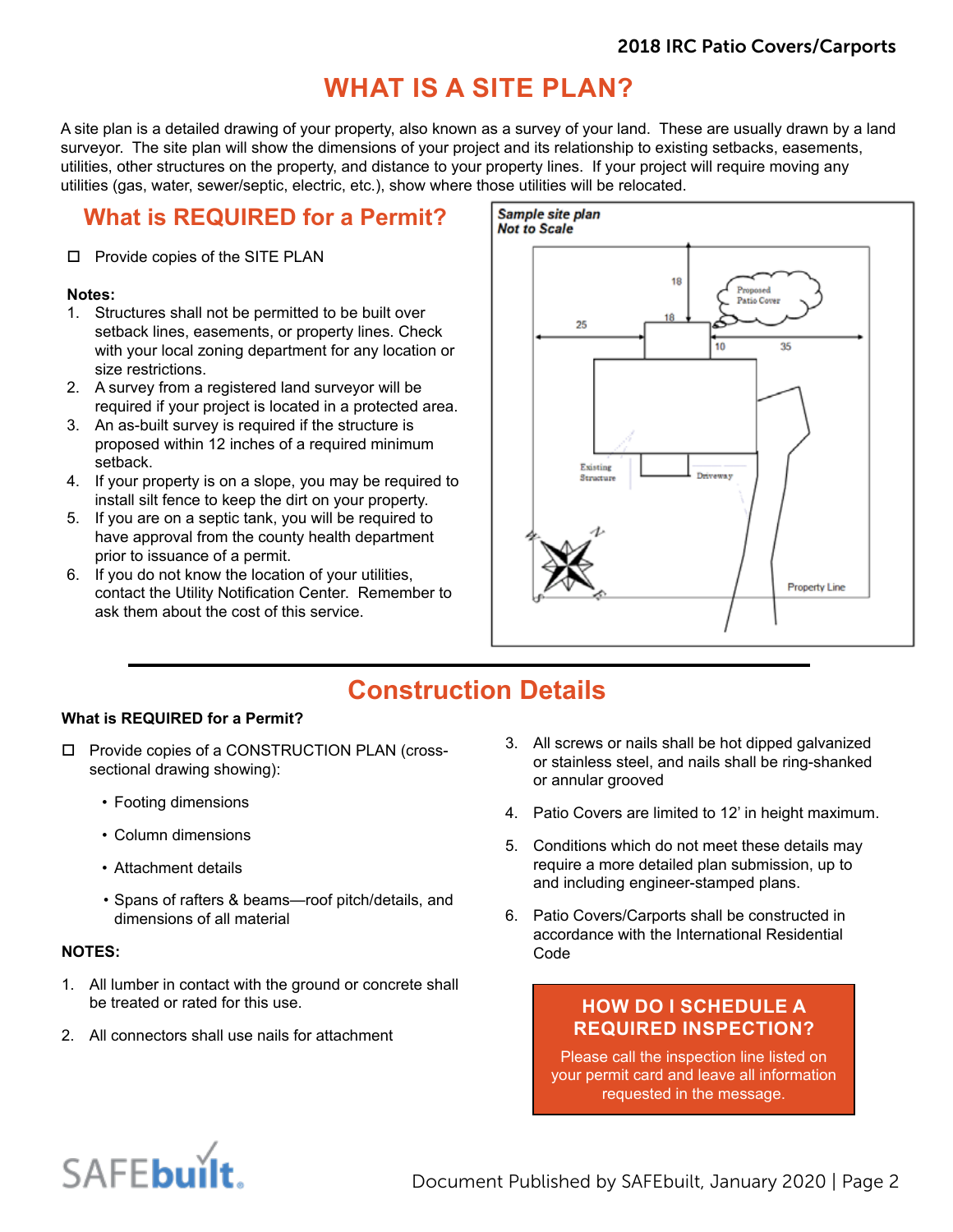# **CONSTRUCTION DETAILS: ATTACHING TO THE HOUSE**

Correctly attaching your new patio cover or carport to your existing home is critical to preventing collapses. A common issue that can cause problems are patio covers or carports that pull away from homes because of missing or inadequate house attachments.



### **Standard Post Attachment**

**Design loads vary due to geographic location. Check with your local SAFEbuilt office for the applied roof load in your area:** 

- Conventional framing must show all dimensions in submitted plans in order to verify compliance with adopted building code.
- Any truss system shall be designed & approved by the truss manufacturer's design professional. Stamped truss drawings are required on site for all inspections.



### **One-Hour Wall Post Attachment**

### **REMINDER:**

Permits are only issued after plan review. The time required to conduct this review will depend on the completeness of the information we receive in the plans.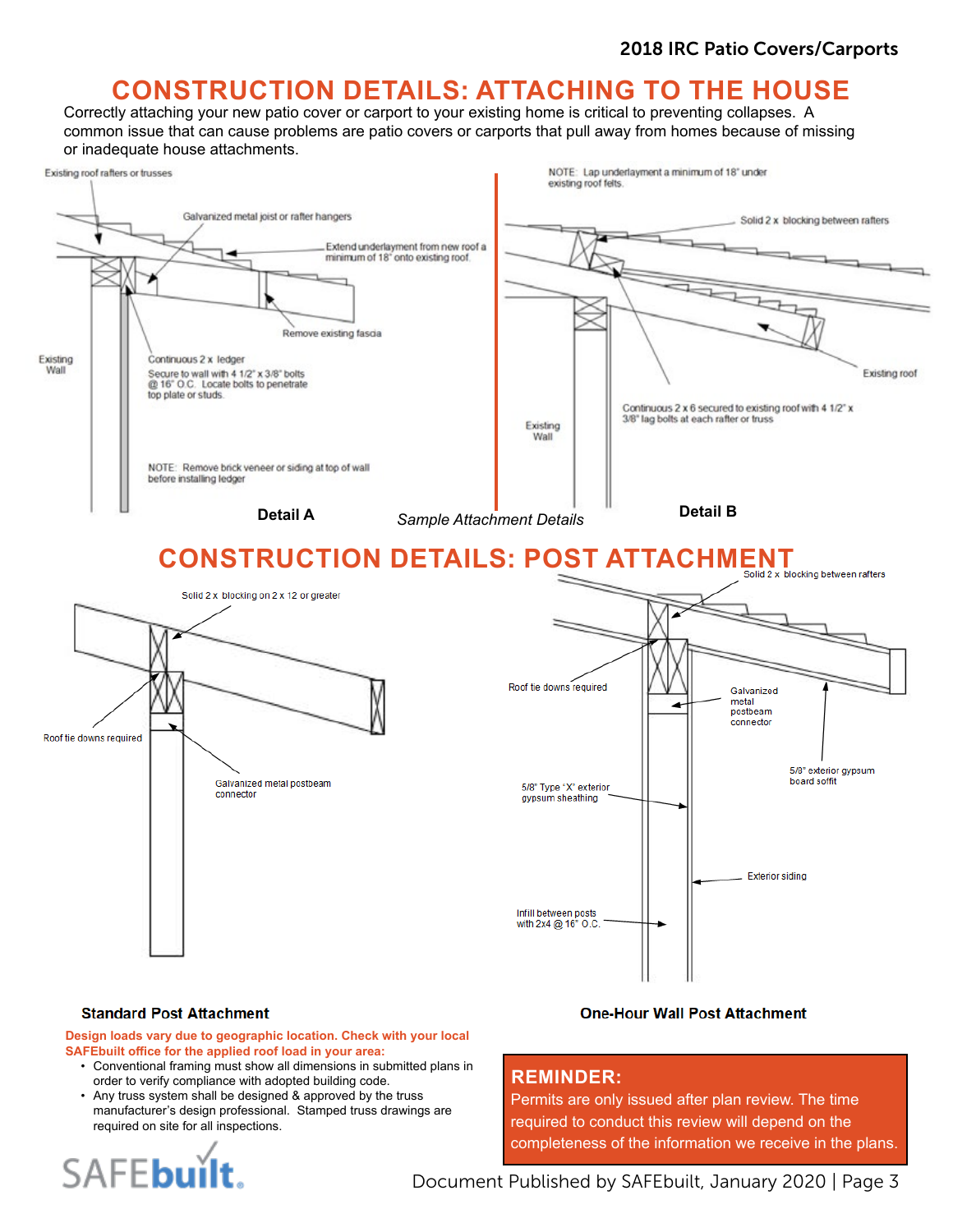## 2018 IRC Patio Covers/Carports **CONSTRUCTION DETAILS: FOOTING REQUIREMENTS**



The building code lists several requirements for footings based on use of the patio cover/ carport and snow load conditions. At a minimum, footings shall be at least down to the frost depth for your location. Check with the building department for specific depths required. Additionally, the posts must be attached to the footing according to code to prevent lateral movement and uplift (wind and cantilevered forces). Posts must also be either a natural decay-resistant or preservative-treated wood and supported by a metal pedestal projecting 1" above the concrete and 6" above exposed earth to prevent moisture rot.

### **PERGOLAS**

Pergolas are typically not designed to require a roof load to transfer to the supporting piers or footings, thus not requiring the construction to be designed for normal roof/snow loading. Check with your local municipality to see if they require a permit for these type of assemblies. If a permit is required by your jurisdiction, please show size and location of the proposed pergola on a plot plan and include distances to the property line and any other structures on the property.

### **What will the building inspector look at?**

A typical patio cover/carport project will require the following inspections:

- **• Footings:** Footing inspections shall be made after holes are dug, any reinforcing steel is in place/forms erected, and PRIOR to placing of concrete
- **• Framing Inspection**: Inspection of the roof, truss/ledger attachment, rafter/joists, beams and hangers prior to any finished ceiling being applied. If electric is being installed for the patio cover/carport, a rough electric inspection should be called at the same time as the framing inspection.
- **• Final:** Inspection made AFTER the patio cover is completed, including any final electrical.

### **Want to know more? Need more help?**

We hope you found the information in this guide useful. If you have any questions, please feel free to contact us.